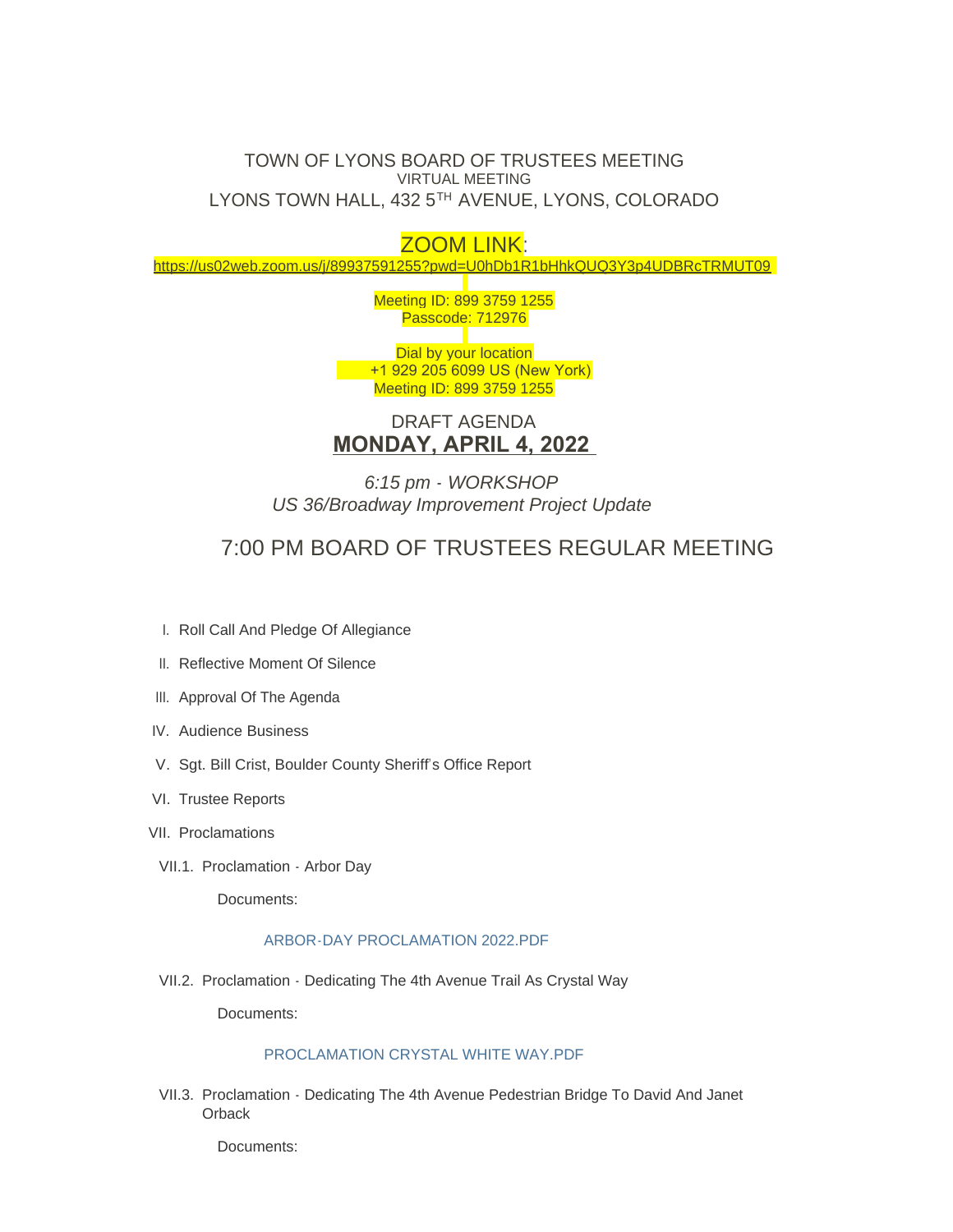#### [PROCLAMATION ORBACK DEDICATION.PDF](https://www.townoflyons.com/AgendaCenter/ViewFile/Item/10004?fileID=20825)

- VIII. Staff Reports (15 Min)
- VIII.1. Flood Recovery Update

Documents:

## [FLOOD RECOVERY UPDATE 3.3.21.PDF](https://www.townoflyons.com/AgendaCenter/ViewFile/Item/10005?fileID=20867)

VIII.2. Administrator's Report

Documents:

[1 ADMINISTRATORS REPORT 4-04-2022.PDF](https://www.townoflyons.com/AgendaCenter/ViewFile/Item/10049?fileID=20912) [2 LYONSCO\\_COMP PLAN FLYER.PDF](https://www.townoflyons.com/AgendaCenter/ViewFile/Item/10049?fileID=20913) [3 UPDATED\\_COVER MEMO-CDS-SUPPORT\\_LETTER-BACKGROUND.PDF](https://www.townoflyons.com/AgendaCenter/ViewFile/Item/10049?fileID=20914) [FY23 CONGRESSIONALLY DIRECTED SPENDING FAQ\\_NEW.PDF](https://www.townoflyons.com/AgendaCenter/ViewFile/Item/10049?fileID=20919) [5 LYONSCO\\_CDS\\_FUNDINGFY2023.PDF](https://www.townoflyons.com/AgendaCenter/ViewFile/Item/10049?fileID=20918) [6 CDS\\_SUPPORTLETTER-SENHICKENLOOPER.PDF](https://www.townoflyons.com/AgendaCenter/ViewFile/Item/10049?fileID=20915) [7 CDS\\_SUPPORTLETTER-SENBENNET.PDF](https://www.townoflyons.com/AgendaCenter/ViewFile/Item/10049?fileID=20916) [8 CDS\\_SUPPORTLETTER-NEGUESE.PDF](https://www.townoflyons.com/AgendaCenter/ViewFile/Item/10049?fileID=20917)

- VIII.3. Legal Update
- IX. Lyons Liquor Licensing Authority
- IX.1. New Hotel & Restaurant License Moxie Mercantile At 355 Main Street

Documents:

- [1\) STAFF REPORT NEW APP MOXIE.PDF](https://www.townoflyons.com/AgendaCenter/ViewFile/Item/10008?fileID=20830) [2\) MOXIE-STATE APPLICATION.PDF](https://www.townoflyons.com/AgendaCenter/ViewFile/Item/10008?fileID=20831) [3\) MOXIE-TOWN APPLICATION.PDF](https://www.townoflyons.com/AgendaCenter/ViewFile/Item/10008?fileID=20826) [4\) MOXIE-PETITION.PDF](https://www.townoflyons.com/AgendaCenter/ViewFile/Item/10008?fileID=20827) [5\) MOXIE-LAYOUT.PDF](https://www.townoflyons.com/AgendaCenter/ViewFile/Item/10008?fileID=20828) [6\) MOXIE-GOOD STANDING.PDF](https://www.townoflyons.com/AgendaCenter/ViewFile/Item/10008?fileID=20829)
- IX.2. New Hotel & Restaurant License Marigold Lyons, LLC At 405 Main Street Unit B

Documents:

[1\) STAFF REPORT NEW APP MARIGOLD.PDF](https://www.townoflyons.com/AgendaCenter/ViewFile/Item/10009?fileID=20836)

- [2\) MARIGOLD- STATE APPLICATION.PDF](https://www.townoflyons.com/AgendaCenter/ViewFile/Item/10009?fileID=20837) 3) MARIGOLD- [TOWN APPLICATION.PDF](https://www.townoflyons.com/AgendaCenter/ViewFile/Item/10009?fileID=20832)
- 
- [4\) MARIGOLD-](https://www.townoflyons.com/AgendaCenter/ViewFile/Item/10009?fileID=20833) PETITION.PDF
- [5\) MARIGOLD-](https://www.townoflyons.com/AgendaCenter/ViewFile/Item/10009?fileID=20834) LAYOUT.PDF
- 6) MARIGOLD- [CERTIFICATE OF GOOD STANDING.PDF](https://www.townoflyons.com/AgendaCenter/ViewFile/Item/10009?fileID=20835)
- X. Ordinances And Public Hearings
- X.1. 2nd Reading · Public Hearing · Ordinance 1118 An Ordinance Of The Town Of Lyons, Colorado Amending An Annexation Agreement With Planet Bluegrass Farm, LLC For The Planet Bluegrass Farm Property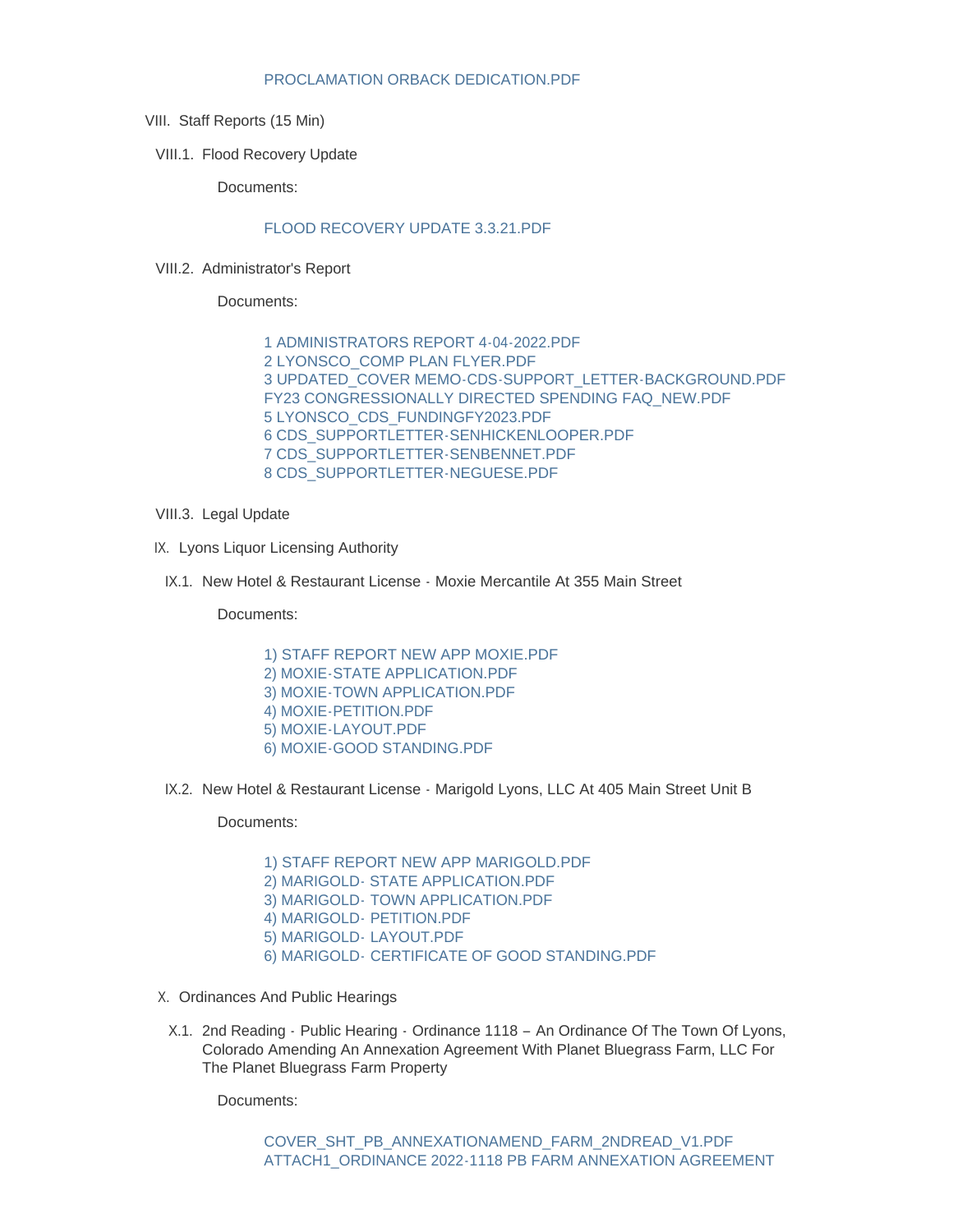AMENDMENT.PDF ATTACH2\_FARM ANNEXATION AGREEMENT - NO EXHIBITS - REDLINED [V4 \(PB REVISIONS TO DITTMAN EDITS 3.31.22\) \(W1637469X9C613\)V2.PDF](https://www.townoflyons.com/AgendaCenter/ViewFile/Item/10045?fileID=20883) [ATTACH3\\_FARM ANNEXATION AGREEMENT -](https://www.townoflyons.com/AgendaCenter/ViewFile/Item/10045?fileID=20884) NO EXHIBITS - CLEAN (4-1-2022).PDF [ATTACH4\\_RES2022-23.PDF](https://www.townoflyons.com/AgendaCenter/ViewFile/Item/10045?fileID=20885) [ATTACH5\\_FARMCONCEPTPLAN.PDF](https://www.townoflyons.com/AgendaCenter/ViewFile/Item/10045?fileID=20886) [ATTACH6\\_FARM KEYNOTES\\_V3.PDF](https://www.townoflyons.com/AgendaCenter/ViewFile/Item/10045?fileID=20887) [ATTACH7\\_FARM AMENDABLE LETTER - REDLINED\\_V2.PDF](https://www.townoflyons.com/AgendaCenter/ViewFile/Item/10045?fileID=20888) [ATTACH8\\_LETTER TO BOARD OF TRUSTEES SUMMARIZING](https://www.townoflyons.com/AgendaCenter/ViewFile/Item/10045?fileID=20889)  CHANGES.PDF [ATTACH9\\_INFO ON ENDANGERED SPECIES ACT.PDF](https://www.townoflyons.com/AgendaCenter/ViewFile/Item/10045?fileID=20890) [ATTACH10\\_PB REGARDING ENDANGERED SPECIES ACT.PDF](https://www.townoflyons.com/AgendaCenter/ViewFile/Item/10045?fileID=20891) [ATTACH11\\_PMJM\\_HABITAT ASSESSMENT.PDF](https://www.townoflyons.com/AgendaCenter/ViewFile/Item/10045?fileID=20876) [ATTACH12\\_USFWS RESPONSE.PDF](https://www.townoflyons.com/AgendaCenter/ViewFile/Item/10045?fileID=20877) [ATTACH13\\_WETLAND ECOLOGISTS LETTER.PDF](https://www.townoflyons.com/AgendaCenter/ViewFile/Item/10045?fileID=20878) [ATTACH14\\_PB EASEMENT 03571839.PDF](https://www.townoflyons.com/AgendaCenter/ViewFile/Item/10045?fileID=20879) [ATTACH15\\_UEB PB MOTION PASSED MARCH 30, 2022.PDF](https://www.townoflyons.com/AgendaCenter/ViewFile/Item/10045?fileID=20880)

X.2. 2nd Reading - Public Hearing - Ordinance 1121 - An Ordinance Of The Town Of Lyons, Colorado Amending Certain Sections Of Chapter 2, Article 2 Of The Lyons Municipal Code Concerning Board Meetings And Procedures

Documents:

[ORD 1121 - BOARD MEETINGS AND PROCEDURES.PDF](https://www.townoflyons.com/AgendaCenter/ViewFile/Item/10011?fileID=20864) [EXHIBIT A - REDLINE BOARD MEETINGS AND PROCEDURES V2.PDF](https://www.townoflyons.com/AgendaCenter/ViewFile/Item/10011?fileID=20865) [EXHIBIT B - CLEAN COPY BOARD MEETINGS AND PROCEDURES](https://www.townoflyons.com/AgendaCenter/ViewFile/Item/10011?fileID=20866)  V2.PDF.PDF

X.3. 2nd READING - PUBLIC HEARING - ORDINANCE 1122 - AN ORDINANCE OF THE TOWN OF LYONS REPEALING AND REPLACING CHAPTER 16, ARTICLE 8 OF THE LYONS MUNICIPAL CODE CONCERNING OFF-STREET PARKING REGULATIONS

Documents:

[ORDINANCE 1122 - OFF-STREET PARKING REGULATIONS \(BOT EDITS 3-](https://www.townoflyons.com/AgendaCenter/ViewFile/Item/10052?fileID=20924) 21-2022).PDF [EXHIBIT A - REDLINE OFF-STREET PARKING REGULATIONS \(BOT EDITS](https://www.townoflyons.com/AgendaCenter/ViewFile/Item/10052?fileID=20922)  3-21-2022).PDF [EXHIBIT B - CLEAN OFF-STREET PARKING REGULATIONS \(BOARD EDITS](https://www.townoflyons.com/AgendaCenter/ViewFile/Item/10052?fileID=20923)  3-21-2022).PDF

- XI. Consent Agenda
- XI.1. Resolution 2022-30 A Resolution Of The Town Of Lyons, Colorado Accepting A General Warranty Deed For 0 Red Gulch Road, Lyons, Colorado From Lyons Valley Park, Inc.

Documents:

[RESO 2022-30 GENERAL WARRANTY DEED 0 RED GULCH ROAD,](https://www.townoflyons.com/AgendaCenter/ViewFile/Item/10013?fileID=20842)  LYONS, CO.PDF [GENERAL WARRANTY DEED 0 RED GULCH ROAD, LYONS, CO.PDF](https://www.townoflyons.com/AgendaCenter/ViewFile/Item/10013?fileID=20843) [LVP SIA ORIGINAL.PDF](https://www.townoflyons.com/AgendaCenter/ViewFile/Item/10013?fileID=20844)

XI.2. Resolution 2022-31 - A Resolution Of The Town Of Lyons, Colorado Approving The Fourth Amendment To The Professional Services Agreement With J-U-B Engineers, Inc. For Construction Management Services For Stormwater Improvements And Lyons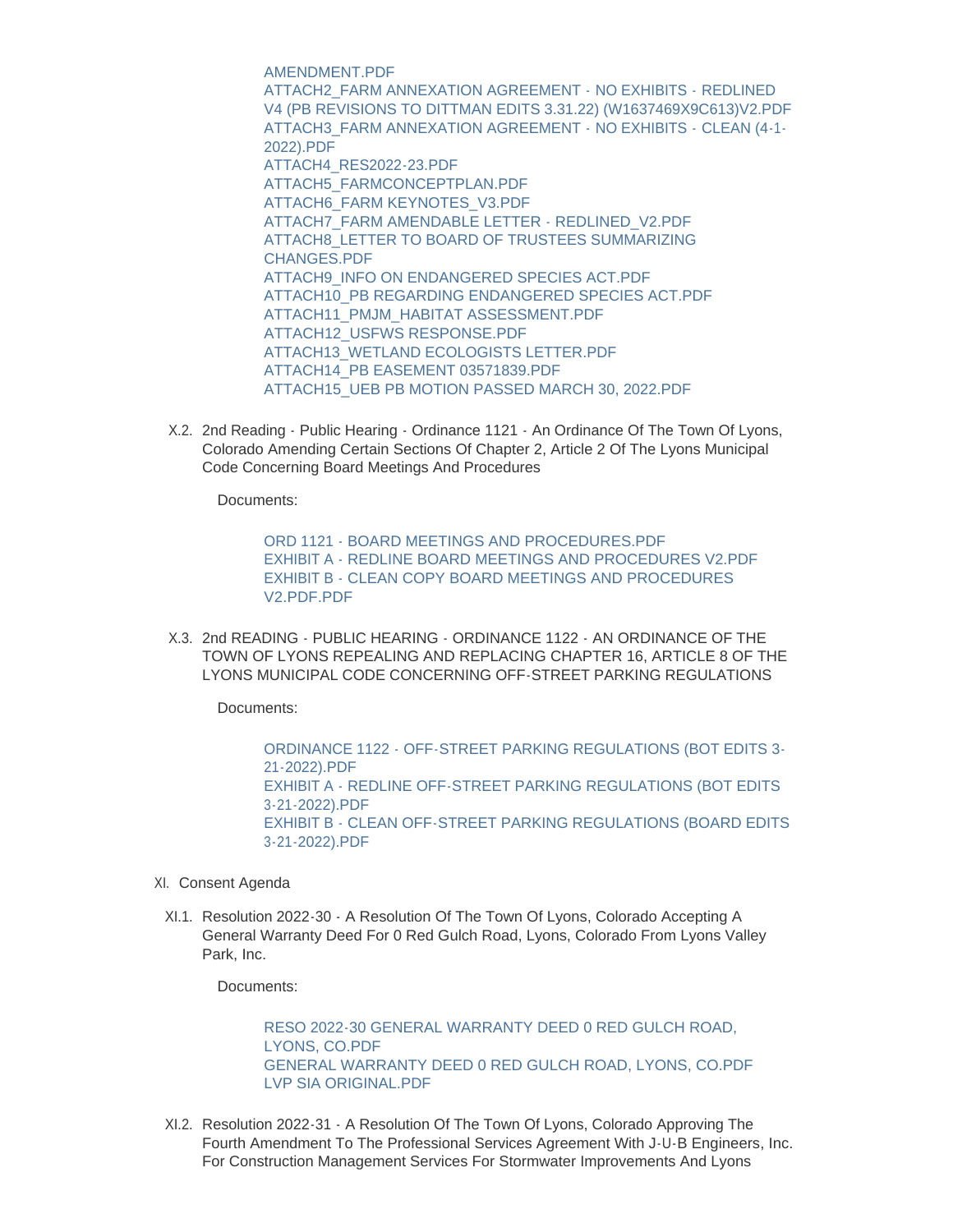Roadway Repairs

Documents:

[RESO 2022-31\\_BOT COVER\\_STRM-RDWY CM\\_AMEND 4.PDF](https://www.townoflyons.com/AgendaCenter/ViewFile/Item/10014?fileID=20847) [RESO 2022-31\\_STRM-RDWY\\_JUB\\_AMEND 4 \(DITTMAN EDITS 3-29-](https://www.townoflyons.com/AgendaCenter/ViewFile/Item/10014?fileID=20845) 2022).PDF [STRM-RDWY\\_JUB\\_ AMEND 4.PDF](https://www.townoflyons.com/AgendaCenter/ViewFile/Item/10014?fileID=20846)

For Construction Management Services For Stormwater Improvements And Lyons

XI.3. Resolution 2022-32 - A Resolution Of The Town Of Lyons, Colorado Ratifying The Second Amendment To The Construction Agreement With Southpaw Corporation For The Back-Up Power Public Works Generator Project

Documents:

[RESO 2022-32\\_BOT COVER\\_BUPP\\_SOUTHPAW\\_AMEND 2.PDF](https://www.townoflyons.com/AgendaCenter/ViewFile/Item/10015?fileID=20848) [RESO 2022-32\\_BUPP\\_SOUTHPAW\\_AMEND 2.PDF](https://www.townoflyons.com/AgendaCenter/ViewFile/Item/10015?fileID=20849) [BUPP\\_SOUTHPAW\\_AMEND 2.PDF](https://www.townoflyons.com/AgendaCenter/ViewFile/Item/10015?fileID=20850)

XI.4. Resolution 2022-33 - A Resolution Of The Town Of Lyons, Colorado Accepting Public Improvements Of The Back-Up Power Project

Documents:

[RESO 2022-33\\_BOT COVER\\_BUPP\\_PUBLIC IMPROVEMENTS](https://www.townoflyons.com/AgendaCenter/ViewFile/Item/10016?fileID=20854)  ACCEPTANCE.PDF [RESO 2022-33\\_BUPP\\_PUBLIC IMPROVEMENT ACCEPTANCE.PDF](https://www.townoflyons.com/AgendaCenter/ViewFile/Item/10016?fileID=20851) [RESO 2022-33\\_BUPP\\_PUBLIC IMPROVEMENT ACCEPTANCE\\_EXHIBIT](https://www.townoflyons.com/AgendaCenter/ViewFile/Item/10016?fileID=20852)  1\_CERT OF SUBST COMPLETION.PDF [RESO 2022-33\\_BUPP\\_PUBLIC IMPROVEMENT ACCEPTANCE\\_EXHIBIT](https://www.townoflyons.com/AgendaCenter/ViewFile/Item/10016?fileID=20853)  2\_NOTICE OF ACCEPTANCE.PDF

XI.5. Resolution 2022-34 - A Resolution Of The Town Of Lyons, Colorado Ratifying The Decision Of The Board Of Trustees On March 21, 2022 To Require The Dedication Of 1.4 Shares Of Lake McIntosh Water Shares By Spirit Hound Distillers By May 20, 2022

Documents:

### [RESOLUTION 2022-34 REQUIRMENT TO DEDICATE 1.4 LAKE MACINTOSH](https://www.townoflyons.com/AgendaCenter/ViewFile/Item/10017?fileID=20855)  SHARES FOR SPIRIT HOUND DISTILLERS BY MAY 20, 2022.PDF

XI.6. April Accounts Payable

Documents:

#### [BOT PAYABLES 04.04.2022.PDF](https://www.townoflyons.com/AgendaCenter/ViewFile/Item/10018?fileID=20819) [UNPAID INVOICE REPORT.PDF](https://www.townoflyons.com/AgendaCenter/ViewFile/Item/10018?fileID=20820)

XI.7. March 15, 2022 Special BOT Meeting Mintues

Documents:

## [MARCH 15TH MINUTES V2.PDF](https://www.townoflyons.com/AgendaCenter/ViewFile/Item/10019?fileID=20821)

XI.8. March 21, 2022 BOT Meeting Minutes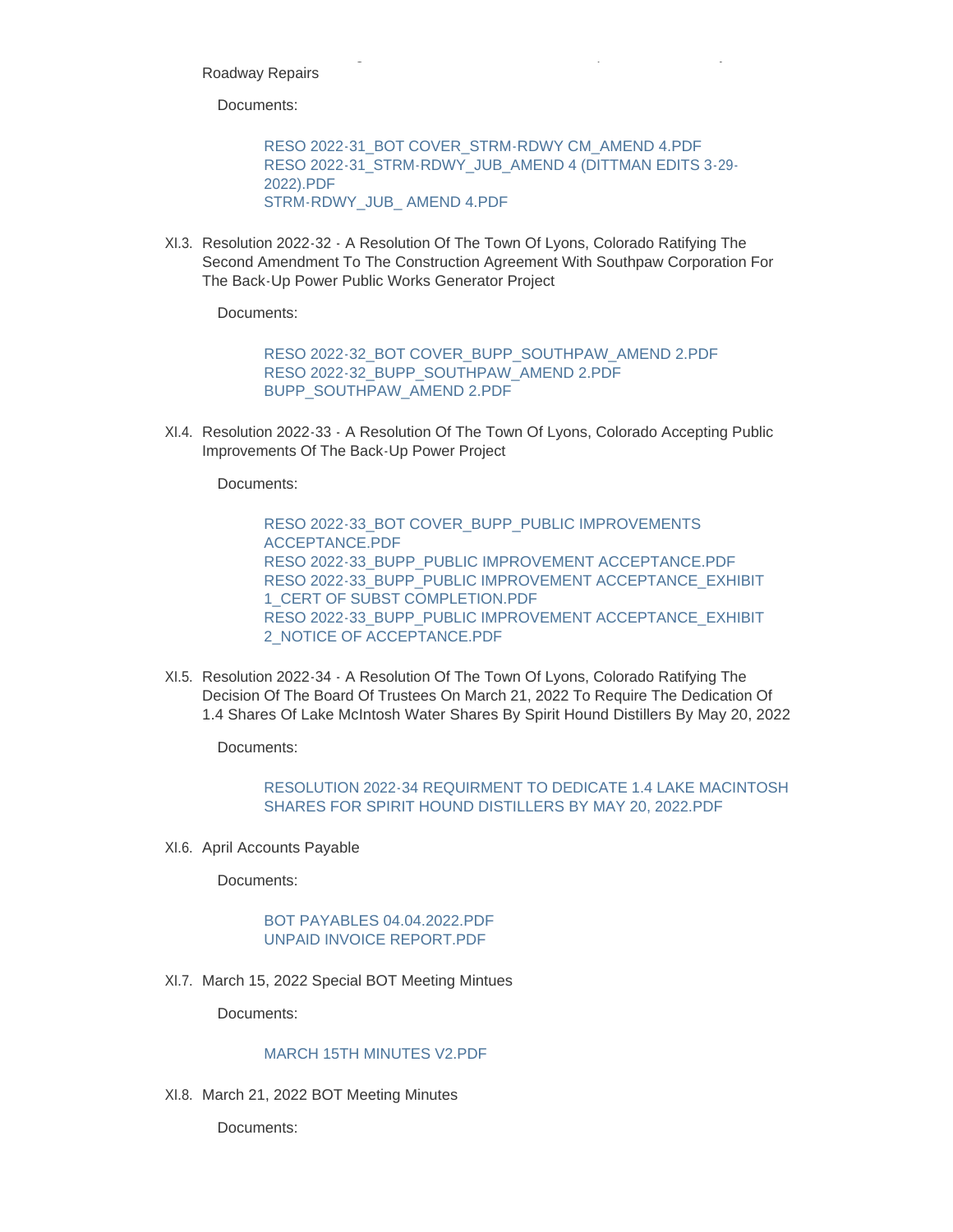#### [MARCH 21 2022 MINUTES V2.PDF](https://www.townoflyons.com/AgendaCenter/ViewFile/Item/10020?fileID=20863)

- XII. Items Removed From The Consent Agenda
- XIII. General Business
- RESOLUTION 2022-38 A RESOLUTION OF THE TOWN OF LYONS, COLORADO XIII.1. DEDICATING THE 4TH AVENUE PEDESTRIAN BRIDGE TO DAVID AND JANET **ORBACK**

Documents:

#### [RESO 2022-38 PROCLAMATIONORBACKDEDICATION.PDF](https://www.townoflyons.com/AgendaCenter/ViewFile/Item/10050?fileID=20920)

RESOLUTION 2022-39 A RESOLUTION OF THE TOWN OF LYONS, COLORADO XIII.2. DEDICATING THE TRAIL ALONG 4TH AVENUE BETWEEN THE PEDESTRIAN BRIDGE AND PROSPECT STREET AS 'CRYSTAL WAY'

Documents:

#### [RESO 2022-39 PROCLAMATIONCRYSTALWHITEWAY.PDF](https://www.townoflyons.com/AgendaCenter/ViewFile/Item/10051?fileID=20921)

XIII.3. Resolution 2022-25 A Resolution Of The Town Of Lyons, Colorado Approving The Fourth Amendment To The Amendable Letter Of Understanding (PBG Farm Property)

Documents:

[COVER\\_SHT\\_PB\\_ALU\\_FARM.PDF](https://www.townoflyons.com/AgendaCenter/ViewFile/Item/10046?fileID=20899) [ATTACH1\\_2022-25 RESO FOURTH AMENDENT TO PBG FARM](https://www.townoflyons.com/AgendaCenter/ViewFile/Item/10046?fileID=20900)  AMENDABLE LETTER (DITTMAN DRAFT 2-2-2022).PDF [ATTACH2\\_FOURTH AMENDEMENT TO AMENDABLE LETTER \(PBG FARM\)](https://www.townoflyons.com/AgendaCenter/ViewFile/Item/10046?fileID=20901)  2022 (DITTMAN DRAFT 2-2-2022).PDF [ATTACH3\\_FARM AMENDABLE LETTER - REDLINE V2.PDF](https://www.townoflyons.com/AgendaCenter/ViewFile/Item/10046?fileID=20892) [ATTACH4\\_FARM AMENDABLE LETTER - CLEAN V2.PDF](https://www.townoflyons.com/AgendaCenter/ViewFile/Item/10046?fileID=20893) [ATTACH5\\_RES2022-23.PDF](https://www.townoflyons.com/AgendaCenter/ViewFile/Item/10046?fileID=20894) [ATTACH6\\_FARMCONCEPTPLAN.PDF](https://www.townoflyons.com/AgendaCenter/ViewFile/Item/10046?fileID=20895) [ATTACH7\\_FARM KEYNOTES\\_V3.PDF](https://www.townoflyons.com/AgendaCenter/ViewFile/Item/10046?fileID=20896) [ATTACH8\\_LETTER TO BOARD OF TRUSTEES SUMMARIZING](https://www.townoflyons.com/AgendaCenter/ViewFile/Item/10046?fileID=20897)  CHANGES.PDF [ATTACH9\\_PB EASEMENT 03571839.PDF](https://www.townoflyons.com/AgendaCenter/ViewFile/Item/10046?fileID=20898)

XIII.4. Resolution 2022-35 - A Resolution Of The Town Of Lyons, Colorado Granting The Use Of Lake McIntosh Water Shares To Planet Bluegrass, LLC For Economic Development

Documents:

[COVER MEMO RESO - ACCEPTING LAKE MCINTOSH SHARE](https://www.townoflyons.com/AgendaCenter/ViewFile/Item/10047?fileID=20907)  DEDICATIONS FOR PLANET BLUEGRASS.PDF [RESOLUTION 2022-35 ACCEPTANCE OF LAKE MACINTOSH SHARES FOR](https://www.townoflyons.com/AgendaCenter/ViewFile/Item/10047?fileID=20906)  PLANET BLUEGRASS.PDF [PERMISSION TO DEDICATE LAKE MCINTOSH SHARES APPLICATION.PDF](https://www.townoflyons.com/AgendaCenter/ViewFile/Item/10047?fileID=20904) [PERMISSION TO DEDICATE LAKE MCINTOSH SHARES APP.PDF](https://www.townoflyons.com/AgendaCenter/ViewFile/Item/10047?fileID=20903) [OWNER AUTHROIZATION MCINTOSH SHARES.PDF](https://www.townoflyons.com/AgendaCenter/ViewFile/Item/10047?fileID=20902) [PLANET BLUEGRASS KEY NOTE PLANS-36X24 \(FARM\) FINAL V3.PDF](https://www.townoflyons.com/AgendaCenter/ViewFile/Item/10047?fileID=20905)

XIII.5. Resolution 2022-36 - A Resolution Of The Town Of Lyons, Colorado Approving A Development Agreement With Moss Rock Development, LLC